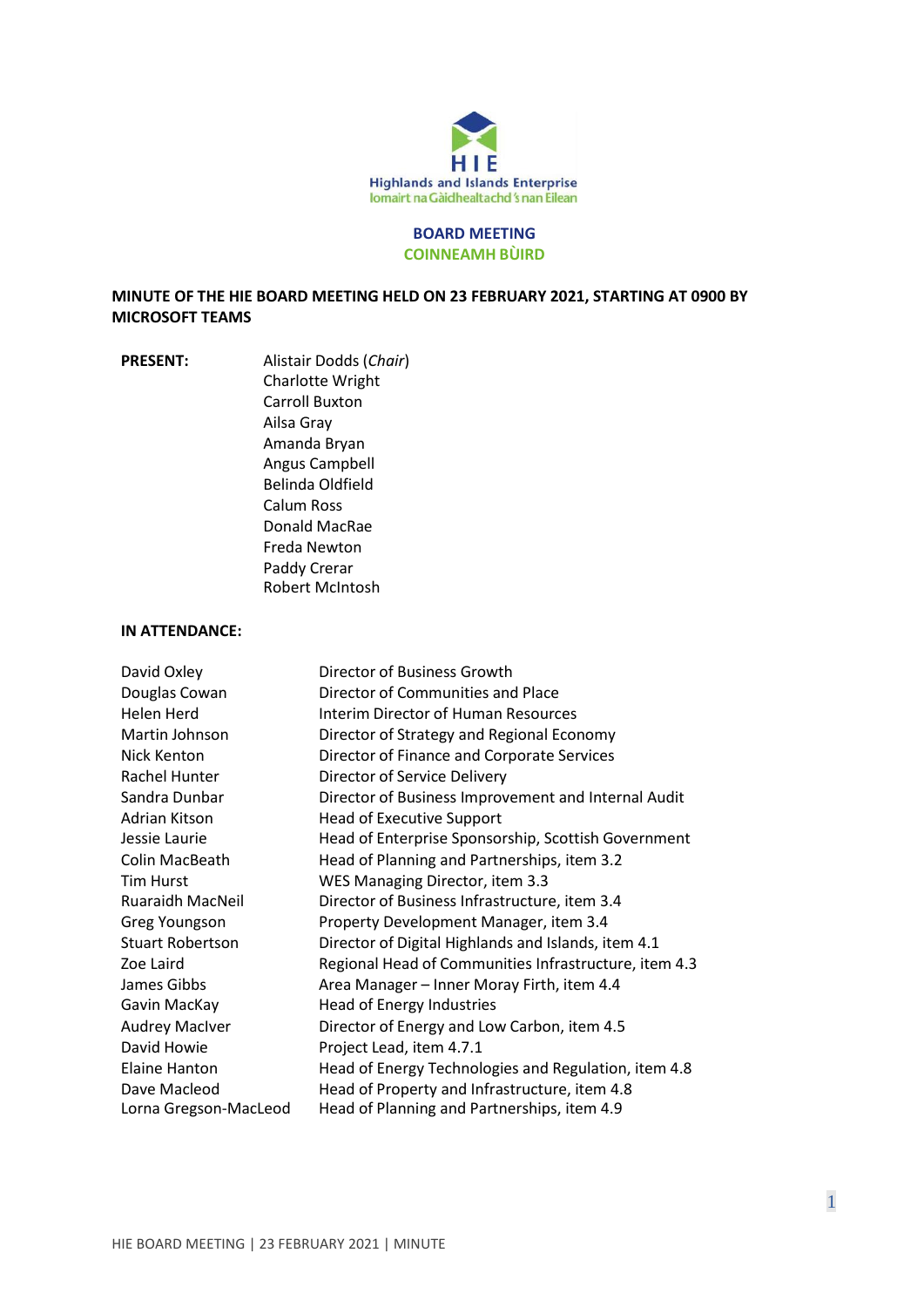#### **1 STANDING ITEMS CUSPAIREAN COTHROMACH**

# **1.1 Welcome and apologies**

The Chair welcomed everyone to the meeting highlighting that there was a long meeting ahead and that it was good to have the use of Microsoft Teams. It was noted that Angus Campbell would be joining the meeting late and that Amanda Bryan would have to leave the meeting for a short period of time and join again later. Apologies were received from the Director of Human Resources, Karen Moncrieff.

### **1.2 Declarations of interest**

The following interests were declared:

- Alistair Dodds declared a related party interest in item 3.4 Inverness Campus sale of plots 3, 4 and 5 to NHS Highland. The interest was noted as the item came up for discussion on the agenda and the Chair took advice on how the item should be managed. It was agreed that he would exclude himself from the board consideration and leave the meeting when this item is discussed. Donald MacRae was the Chair for this item.
- [*Bullet point removed in the interests of the effective conduct of public affairs.*]
- Freda Newton noted a financial interest in item 4.2 Digital Grants as an owner of a business account managed by HIE that has applied for digital enablement grants. It was agreed that she would be excluded from the current board consideration and leave the meeting when this item is discussed.
- Calum Ross noted a financial interest in item 4.2 Digital Grants as an owner of a business account managed by HIE that has applied for digital enablement grants. It was agreed that he would be excluded from the current board consideration and leave the meeting when this item is discussed.
- Calum Ross also noted a related party interest in item 3.2 Specialist Advice. It was agreed that he would be excluded from the current board consideration and leave the meeting when this item is discussed.
- Angus Campbell is Deputy Chair of NatureScot, which has been involved in HIE-led projects at Cairngorm and Space Hub Sutherland. This was noted, but considered not to present a conflict.
- Belinda Oldfield has a related party interest in Mott MacDonald, which has involvement in engineeringworks affecting the Cairngorm funicular. This was considered not to present a conflict.
- Rachel Hunter noted a conflict of interest in relation to items 4.7 Space Programme and 4.7.1 Space Hub Sutherland. It was agreed that she would leave the meeting when these items are discussed.
- Nick Kenton and David Oxley noted an interest in item 3.3 WES Novel Wave Energy Convertor (NWEC) Enhanced Testing as HIE appointed Directors on the Board of Wave Energy Scotland (WES). This was noted, but considered not to present a conflict.

# **1.3 Minute of Board meeting held on 15 December 2020**

The minute of the meeting held on 15 December 2020 was approved.

# **1.4 Minute of Extra Board meeting held on 22 January 2021**

The minute of the Extra Board meeting held on 22 January 2021 was approved.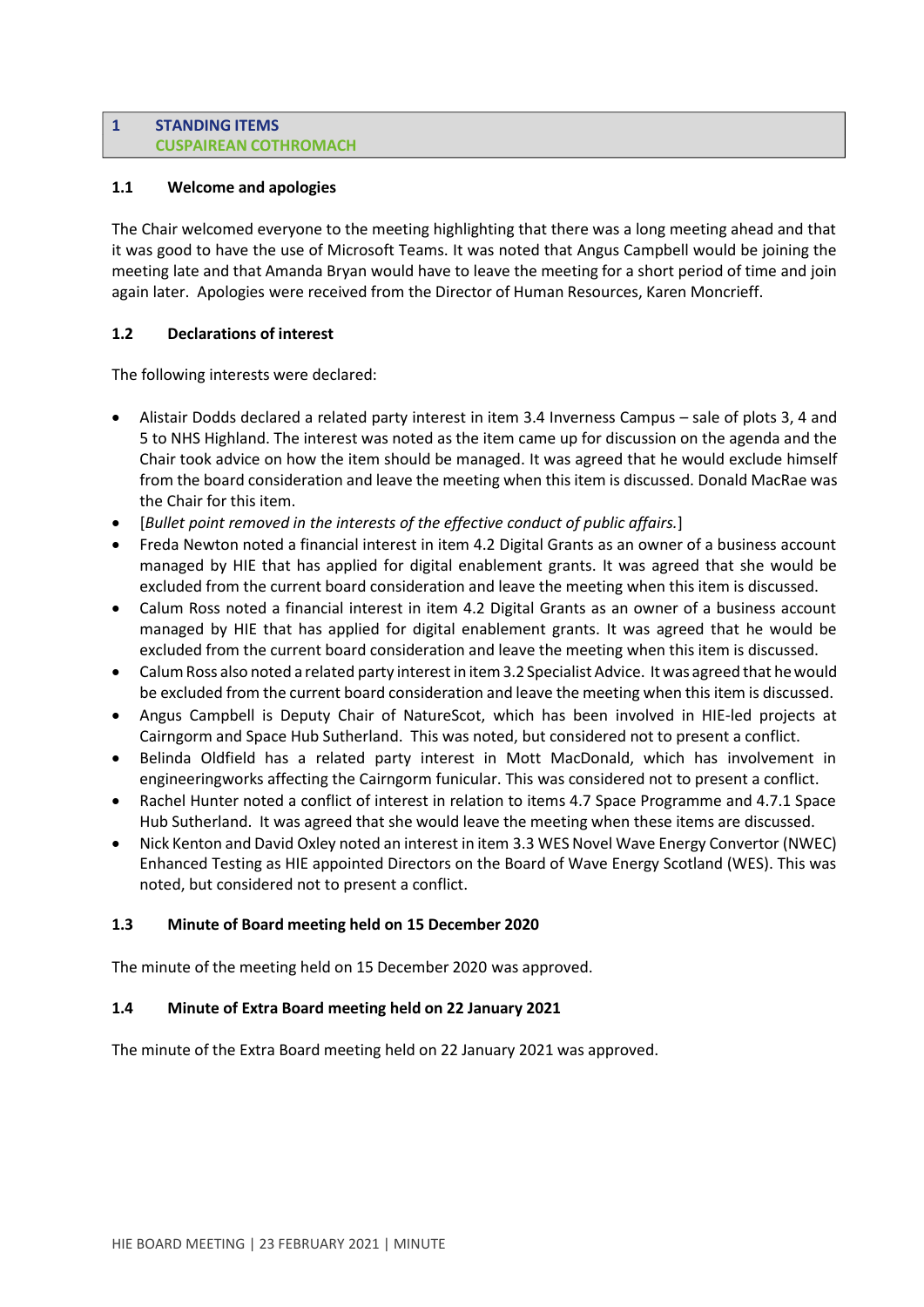### **1.5 Matters arising from the minutes and Action Grid**

The Director of Finance and Corporate Services was asked for an update in relation to the action regarding restrictions on the use of Zoom. The Director confirmed that EIS continue to blacklist this platform which is still deemed to be a risk. Temporary access can be allowed on a case by case basis if there is no alternative – e.g. presenting a paper to a third-party meeting. Board membersshould contact the Director of Finance and Corporate Services if they need access.

It was noted that the format for papersto both the Risk and Assurance Committee (RAC) and to the Board had changed to include a context paper which was welcomed. The Chair noted thanks to those involved in revising the format of the papers. It was also noted that training sessions for the RAC will also be offered to all Board members. The Director of Business Improvement and Internal Audit will ensure that the full board are advised and will provide information on the State Aid session that has happened.

The Chair noted that a paper would be taken to the Remuneration Committee in an advisory capacity to discuss the proposed secondment extension and associated remuneration of the Interim Chief Executive of CMSL.

The Director of Business Improvement and Internal Audit was asked about a method for the Board to be sighted on the current position regarding projects in process. It was confirmed that the Board tracker is not the best place for this however this may be able to be added as an update to the Corporate Resources section. This will be reviewed, and a solution agreed for future reporting to be discussed with the Chair.

All other matters arising from the minute and action grid were covered in today's meeting. The Chair noted that the action grid was very helpful.

There were no actions arising from the minute of the January meeting.

#### **1.6 Chair and Chief Executive Update – February 2021**

The Chief Executive provided an update on the strategic priority of population growth. The Senior Officers Group of the Convention of the Highlands and Islands (COHI) has led on development of a taskforce set up, following the October COHI, to develop practical actions and policy interventions to address areas suffering the greatest de-population which will be presented to COHI in March .

There has been recruitment to two key roles: the Head of Information Governance and the Head of Procurement.

The Deputy Chief Executive provided an update on the Wedding Industry Fund which had gone well and was due to close on Thursday 25<sup>th</sup> March. Over £2.0m has been awarded to 240 organisations with very few applications receiving a decline. HIE expects close to the full £25.0m to be allocated. The Chief Executive highlighted that HIE was well prepared and had applied experience from managing other funds.

The Deputy Chief Executive confirmed that as a follow up to the Hotel Support Programme, HIE has supported a range of businesses who did not fit the HSP criteria using our core funds.

It was noted that a lessons learned paper on the Covid-19 Support funds and other HIE funds more generally would be presented to the Risk and Assurance Committee meeting in March.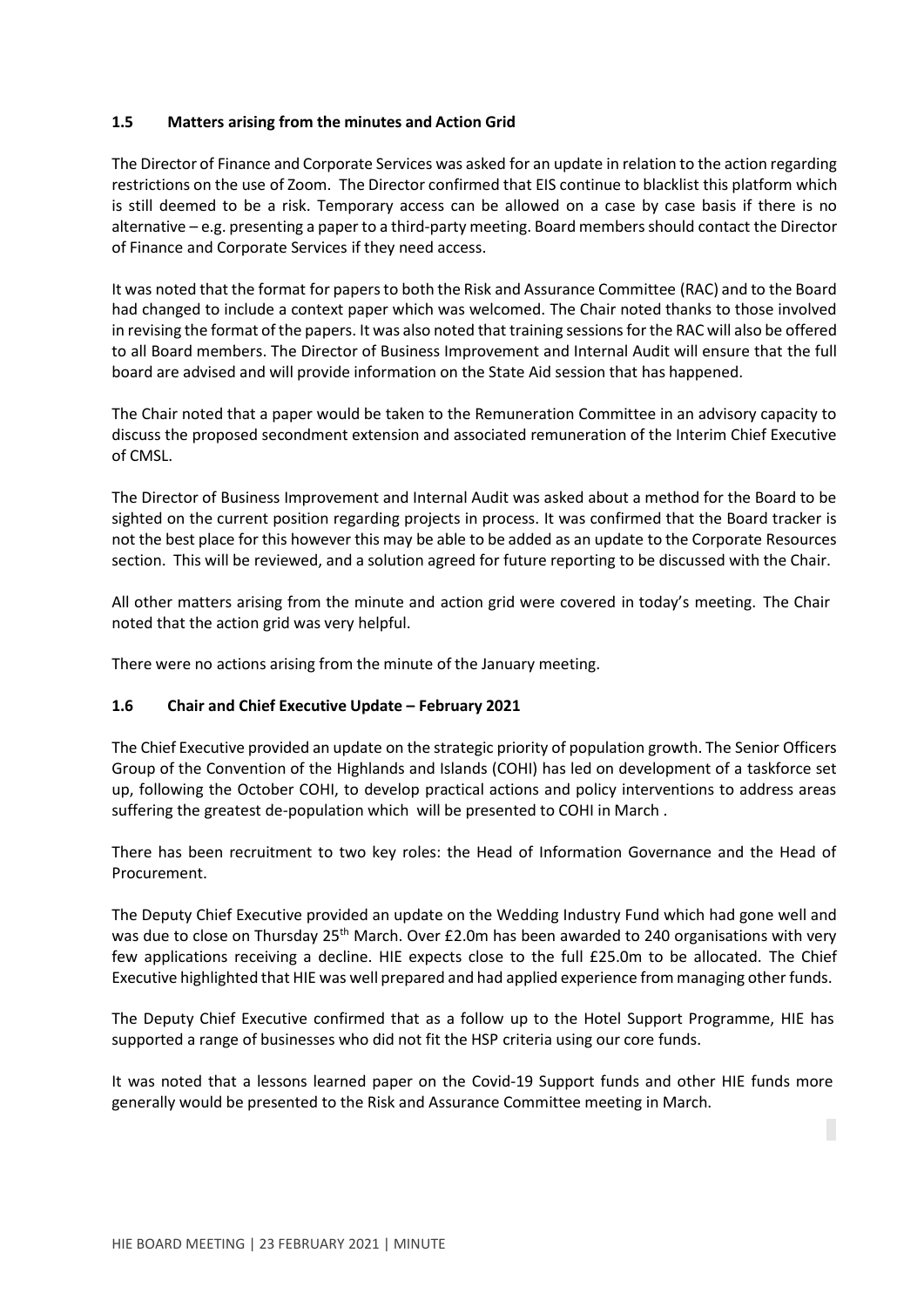The Director of Business Growth provided an update on CS Wind (CSW) and BiFab. HIE met with CSW on28 January. [*Sentences removed in the interests of the effective conduct of public affairs.*]

Deloittes, the Bi-Fab administrators announced on 12 February, the sale of the BiFab assetsto Infrastrata. Infrastrata currently own the Harland And Wolff operationsin Belfast and another port facility in England. [*Sentences removed in the interests of the effective conduct of public affairs.*]

The Chair provided an update on his regular monthly meeting with the Cabinet Secretary where budgets remain a key topic of discussion.

A meeting had taken place with Douglas Ross MP for Moray where the Shared Prosperity Fund had been discussed.

The Chair and CE attended a strategy workshop held by SDS which was attended by a range of national and Highlands and Islands businesses to discuss skills needs and actions to address them.

The programme of engagement with all Local Authorities in the HIE region continues with discussions focusing on the Growth Deals, the agenda for the forthcoming Convention of the Highlands and Islands, including the specific follow up action for HIE on leading discussions on optionsfor a Highlands and Islands Regional Economic Partnership.

A useful discussion had also been held with the Chair and CE of the Scottish National Investment Bank on ensuring alignment with the Bank's missions and priorities for the HIE region.

**2 RESOURCES AND GOVERNANCE GOIREASAN IS RIAGHLACHAS**

#### **2.1 Financial Statement**

*Amanda Bryan left the meeting part way through this item.*

The Director of Finance and Corporate Services presented a report summarising HIE's financial position to the end of January 2021. COVID funds resulted in £39m additional budget available to HIE requiring 1,764 approvals (50% more budget overall). While extremely welcome, one of the consequences of this is that we are behind normal profile of planned business as usual spend.

Capital over-commitment is now at £9.36m. The size of over-commitment is high for this stage of the year, but it reflects a conscious decision to aim for spending out the budget, which is much more challenging than in a more normal year as the Covid restrictions affect client spend and the Covid funds affect our staff's capacity to progress claims. There is still £15m capital to spend to budget and we will need to use every day of the financial year to do it. There is £12.7m of commitments profiled for March, which does offer some scope for flexibility. The downside of this level of commitment is the impact on the new financial year.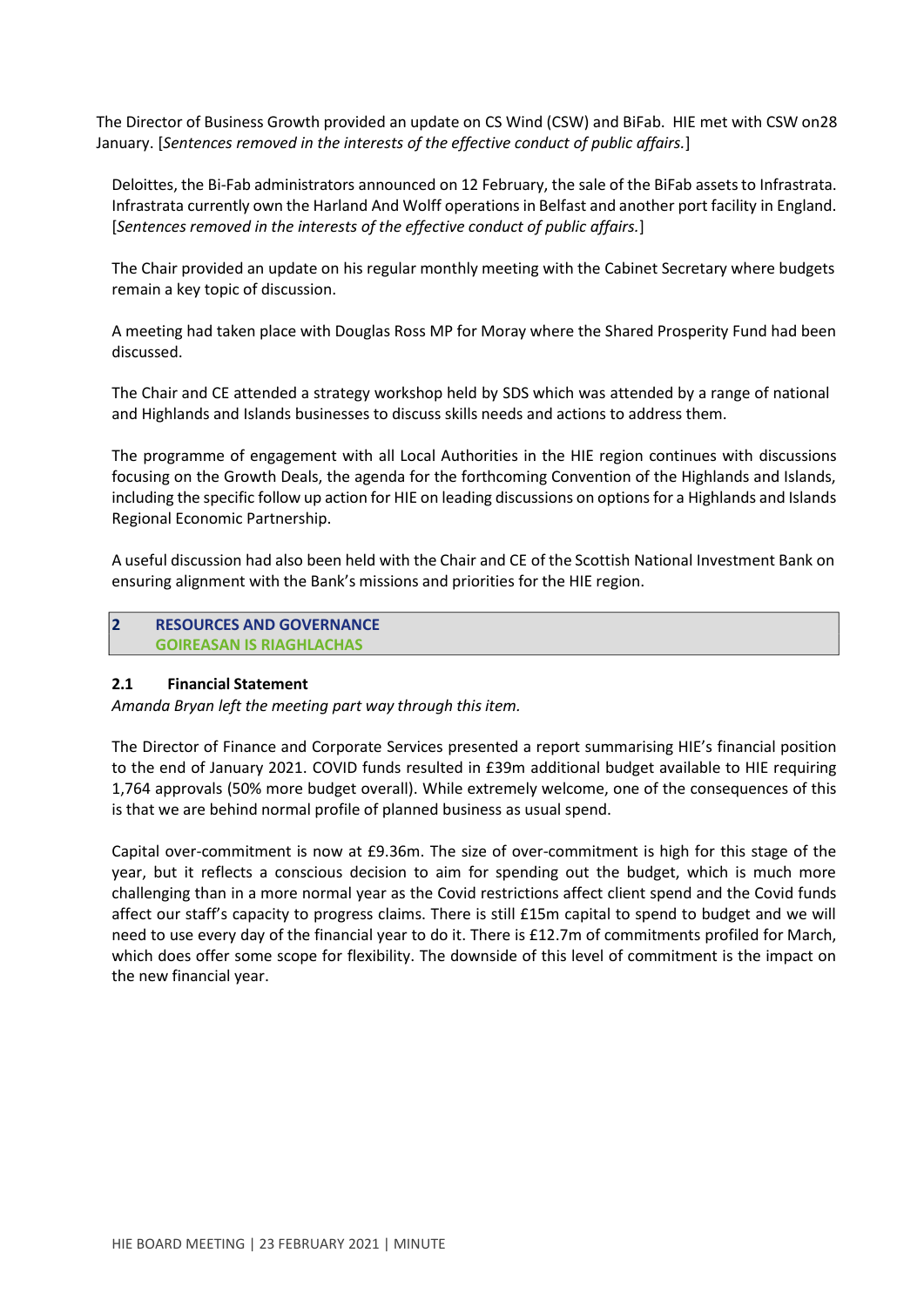Revenue had been £1.48m over-committed against budget at November and we were waiting on decisions on COVID pressures of £863k from SG and Umi costs of £360k from SE. Those COVID pressureswere funded in full and SE have absorbed the Umi costs. HIE has received £450k additional revenue fromScottish Government for tranche 2 of the Digital Enablement Grant scheme which has minimal commitment to date but is expected to be fully committed over the coming weeks with claims being ableto be made until June. The position to January had therefore improved considerably and the risk of revenue overspend has now been eliminated.

It is expected that around £0.5m of the VAT commitment can be released once the legacy position is finalised. The total liability going back to 2014 is estimated to be just over £3m, depending on the final interest calculation. A formal proposal will shortly be submitted to HMRC for a new methodology effective from 1 April 2020. It is anticipated HMRC will agree to this new methodology before 31 March,so we can backdate the impact to the start of the current financial year.

Positive discussion has been held with Scottish Government on WES with agreement to carry forward £650k underspend due to Covid to next year. Cairngorm Mountain Scotland Limited is also anticipating an underspend on revenue due to Covid. Scottish Government colleagues have been alerted

Overall a break-even position on capital is expected, along with a potentially modest underspend on revenue. The Chair thanked the Director for the comprehensive run-through. The Chief Executive outlined the need to convert commitment into spend and not to seek any new commitment at this point, confirming that the whole organisation is aware of this.

The Chair thanked all who are working on this for the considerable effort in attempting to ensure a near balanced year-end position.

# **2.2 Draft Budget 2021/22**

The Director of Finance and Corporate Services provided an update to the Board highlighting that this is still very much a draft budget. Potential remains for further funding to become available as a consequence of the UK budget.

The capital settlement is 'flat cash' plus £800k for Green Jobs and £3.9m for Cairngorm Funicular and related priority investments.

Capital carry forward commitmentsfrom the current financial year are a key factor assumed at £5.0m but we will need to refine this as year-end approaches. There is a pressure on Cairngorm of £1.6m due to a Scottish Government request to alter the funding profile and therefore close contact will be maintained with the Sponsor Team on the potential to re-adjust the profile.

Capital negative reserve of around £14m is forecast due in part to a carry forward of commitment from this year. There is also a requirement to pay £3.9m to SG as a contribution to R100 rollout, which is allowed for in estimating the £14m. In response to comments from the Board, the Director of Finance agreed measures would be implemented to reduce the negative reserve down to around £10m in quarter 1 and will keep close to the Sponsor Team on the position.

In relation to Wave Energy Scotland (WES), Scottish Government have indicated a budget of £6m which is in line with the business plan. The Managing Director of WES is meeting with the Minister, Mr Wheelhouse, this week.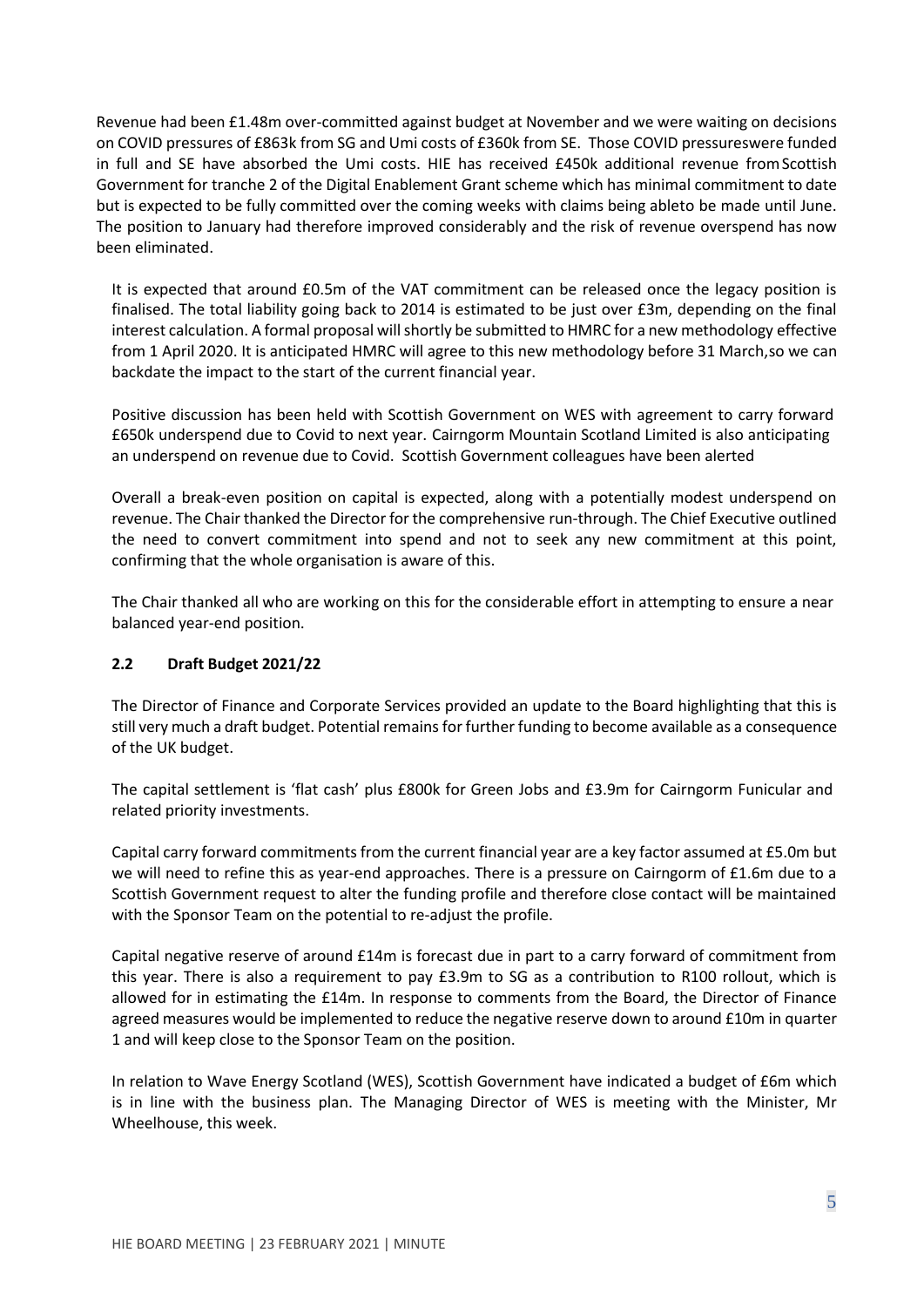The reinstatement of the £4.0m revenue reduction from last year is particularly positive, and this is augmented with a £300k uplift. In terms of the draft budget, broadly, the methodology followed was to fund top slice at cost and seek to set discretionary budgets at the same level as opening budget for 2019/20 (which is a closer comparator to the new financial year than 2020/21). No budget has been set at Area Team level to ensure alignment with the Operating Plan.

The aspiration for Block B is to hold it as close as possible to the 2020/21 opening budget, noting that once again HIE will be required to absorb wage cost pressures. Overall, the revenue position looks positive with a modest negative reserve of around £0.3m which we would hope to eliminate before finalising the budget

The Director recommended that following discussion, the Board delegate to Leadership Team the authority to finalise the detail in light of the UK Budget and to set an appropriate split across area teams. If this is acceptable, a finalised opening budget will be brought back to Board in April for confirmation. This was agreed by the Board.

The Board also asked for an update on commitment in relation to Growth Deals to be provided for the June or August meeting with a high-level update to the April meeting,

The Chair thanked the Chief Executive, the Director and the team for all of the work done and also to Jessie Laurie from Scottish Government, emphasising the need for a continuing positive relationship with SG officials and Cabinet Secretary.

# **2.3 Five-year Financial Outlook**

The Director of Finance and Corporate Services presented a paper on the five-year financial outlook. A simple 3-year version had been prepared in October 2020 and this has now been extended to 5 years per Audit Scotland recommended practice. It is a work in progress and at this stage is not a fully developed financial plan but is simply based on existing commitment and pipeline. Future headroom will be examined to support implementation of key strategic priorities in future years.

The Chief Executive noted that efficiency savings are challenging. There are signs of stress and pressure throughout the organisation due to vacancy control, which may impact operational performance. The Board noted that they were pleased to see the five-year plan, recognising that this will develop further. The role that additional ring-fenced funds had played in mitigating Covid was welcomed although the Chief Executive highlighted the need for flexibility and discretion in budgets and funding.

The Chair thanked everyone for their comments and the Director for the progress with the 5 year plan.

# **2.4 Performance Update**

The Director of Strategy and Regional Economy presented an update on performance, reporting that the performance out-turns in the year to end January 2021 reflect an exceptionally high volume of activity. It is difficult to make comparisons with last year and there is work still required to validate data. The focus on resilience continues with over three times as many third-party projects receiving support compared to the same period last year. Performance data includes outputs generated by HIE Grant In Aid and Scottish Government budget enhancements in response to Covid. Additional information was provided on jobs and the geographical spread.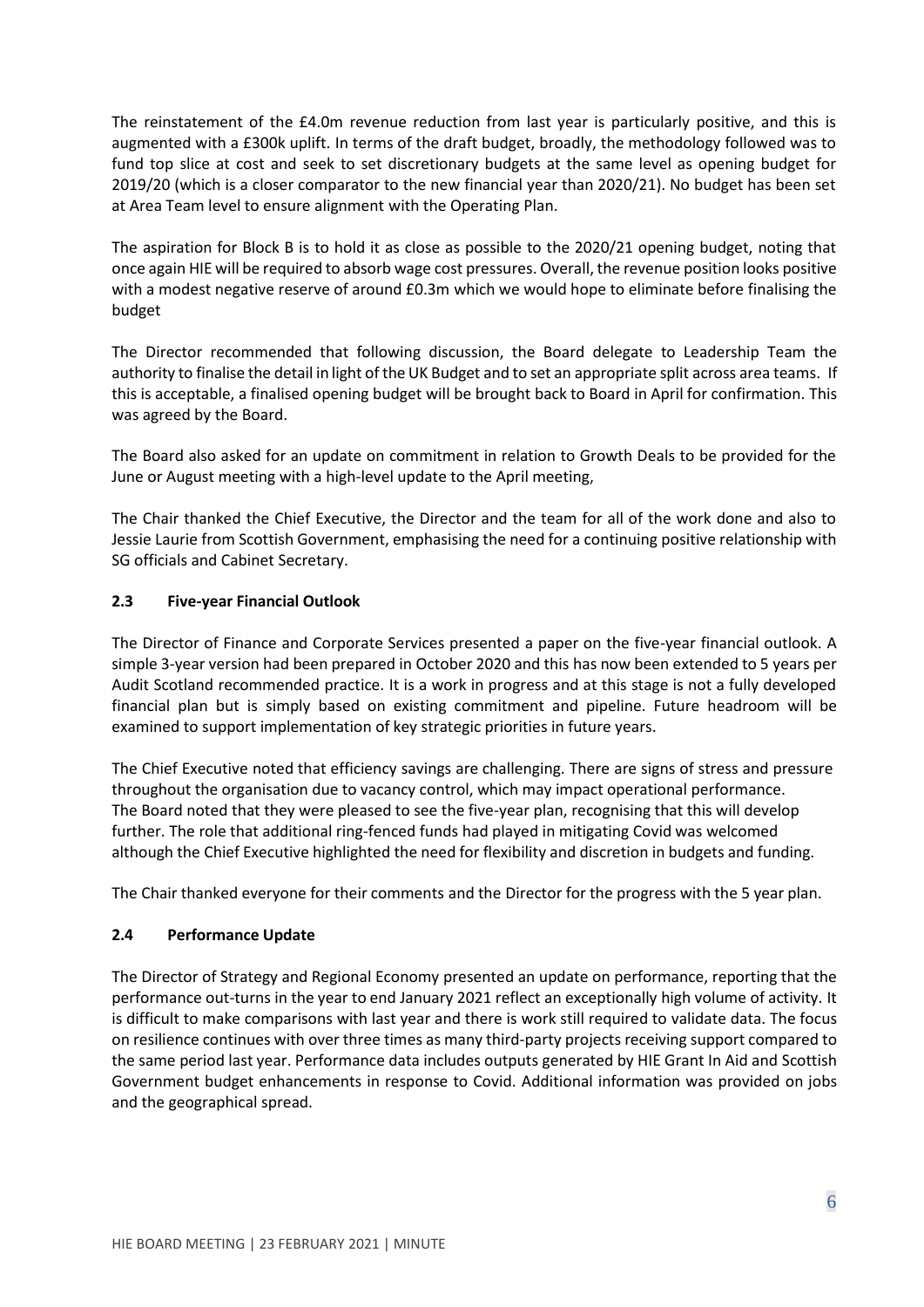The Chair thanked the Director for the report and the additional information on jobs. The Board also noted the need to ensure that the impact of extra funding was evidenced, and that it would be captured in the annual report.

The Board also asked about the large numbers of jobs in the Inner Moray Firth and Moray and if this is causing pressure on services such as housing. The Director of Communities and Place commented that these areas were more likely to attract commercial developments of scale and therefore did not present such a significant challenge as more rural areas.

The Board noted the excellent resultsin a very challenging year, although comparison with previous years is difficult. The business as usual work alongside additional funds work was appreciated, recognising that HIE has also continued to deliver on challenging strategic projects as well as mainstream business and community development.

The Chair noted thanks to the Director of Strategy and Regional Economy, Head of Planning and Partnerships and the team for the work undertaken.

# **2.5 Risk Register**

The Director of Internal Audit and Business Improvement presented the updated Corporate Risk Register as at February 2021. No new corporate risks have been added to the risk register since it was last considered by the Board however a number of risks have been removed from the register following reassessment. Highlighting 3 key areas – a)post-Brexit impacts, especially on food and drink, and the changing subsidy environment; b)space activity remains high risk, not only SHS but the sectoral opportunity and HIE's role in leading this; and c) the need to review HIE's strategy, delivery environment and resource prioritisation arrangements to ensure these are best support HIE in dealing with the current challenges and opportunities facing the region.

Belinda Oldfield highlighted the maturity and clarity of the risk management approach as reported to the Risk and Assurance Committee meeting. She noted that good basic controls on data and cyber security are in place and that the Board can take comfort in this.

The Chair thanked the Director, the Business Improvement Manager and the Risk and Assurance Committee, commenting on how the approach to risk had developed and improved.

#### **2.6 Delegated Authorities**

The Director of Internal Audit and Business Improvement presented a revised draft of the delegated levels of authority originally presented at the December 2020 meeting where amendments and clarifications had been noted by the Board. These have been considered and incorporated into the revised version and discussed with the Leadership Team and Chair.

The Director outlined the amendments and clarifications made to the document. These were accepted by the Board except for the wording of the introduction which the Chair requested be reviewed in relation to absence of the accountable officer. The Board delegated authority to the Chair, Chief Executive and Director of Business Improvement and Internal Audit to agree amended wording and finalise.

# **2.7 Minute of Risk and Assurance Committee meeting – 01 December 2020**

Donald MacRae, Chair of the Risk and Assurance Committee (RAC) noted that he had provided a verbal update at the last Board meeting however he had an update on 3 items.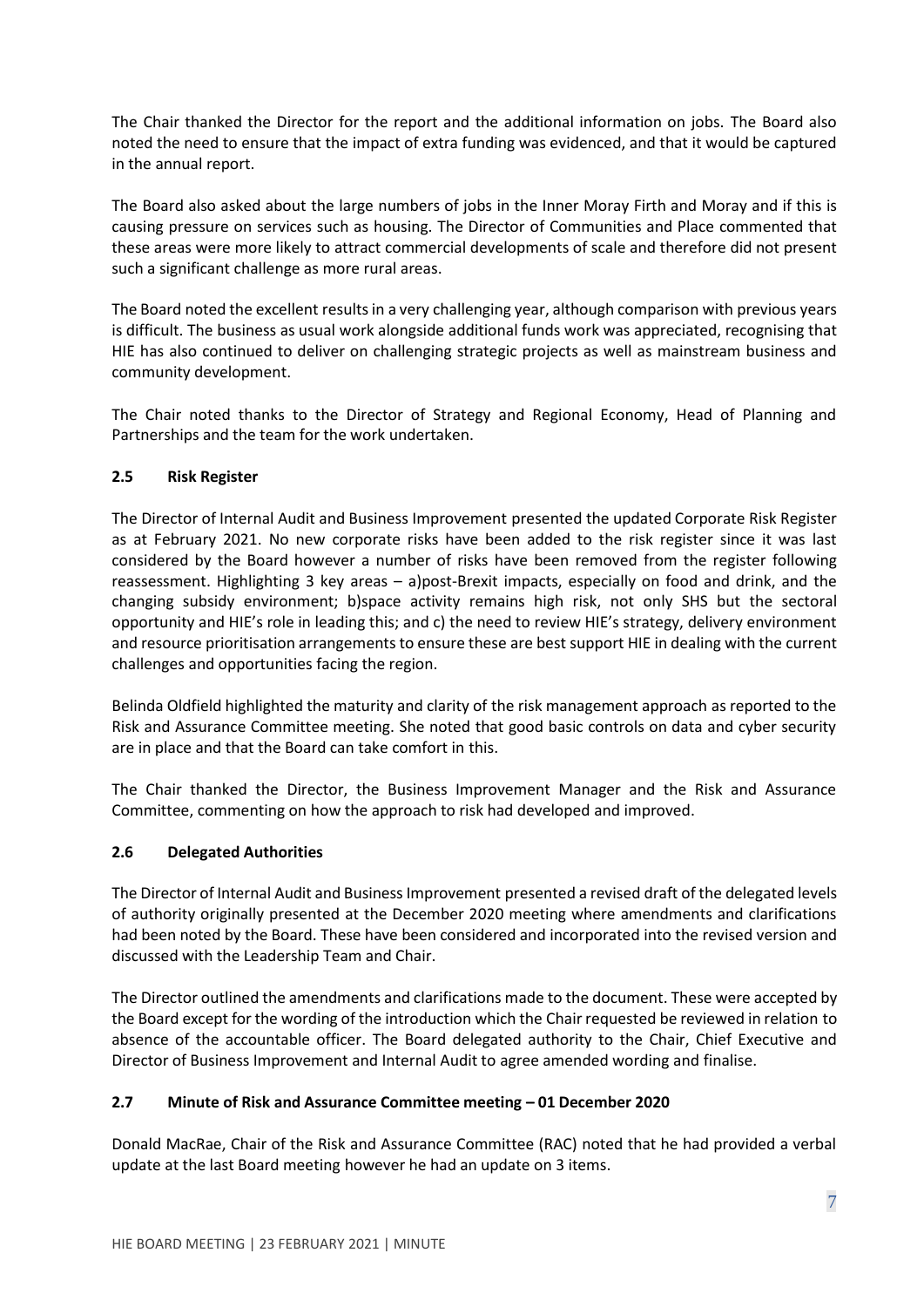[*Sentence removed in the interests of the effective conduct of public affairs.*] TheCyber security report has been redrafted and will be re-presented to RAC. A request had been received from the quality control team at Audit Scotland forfeedback and it was noted that HIE staff and the Chairof the Risk and Assurance Committee had provided feedback and a discussion was held with the team from Audit Scotland leading the quality review.

The Board asked if the EIS cyber security safeguards were appropriate. The Chair of the RAC confirmed that the Committee were happy with the current level of assurance but it remains a dynamic situation.

[*Sentence removed in the interests of the effective conduct of public affairs.*] Processes had also been reviewed and amended to make it easier for staff to report suspected phishing attacks.

The Chair thanked the Chair of the Committee, the RAC, and staff for their input in providing assurance to the Board.

# **3 INVESTMENT DECISIONS CO-DHÙNAIDHEAN AIRGEAD-TASGAIDH**

*Angus Campbell joined the meeting at 1050*

#### **3.1 ORIC construction costs amendment – for homologation**

The Board homologated a decision that had been taken by the Chair and Chief Executive to increase construction project costs for the Orkney Research and Innovation Campus (ORIC) by £85,000. HIE would incur no additional expenditure from this amendment, which would enable recovery of costs from ORIC tenants for additional works carried out at their request, as well as additional landscaping funded by a Town Centre Fund grant.

#### **3.2 Specialist advice**

*Calum Ross left the meeting. Colin MacBeath joined the meeting*

The Director of Strategic Projects introduced a paper recommending that HIE should award a framework appointing a supplier of specialist advice services, to support the agency's account managed clients. Such services had been delivered through a supply partner for several years, providing valuable strategic advice on a range of specialist subjects to enable clients to build capacity, grow, and increase productivity and resilience.

The new framework had been competitively tendered, attracting nine bidders. Following appraisal, it was now proposed to appoint Anderson Anderson Brown.

To enable the framework to be awarded, the Board was being asked to approve top-sliced project costs of £2,569,200, spread evenly over the next four financial years, starting in April 2021. This sum would include a management fee of up to £969,200 (ex VAT), to be paid directly by HIE to the supplier. The balance would be paid through grants awarded by HIE to support clients to purchase specialist advice from the supplier, at an estimated cost of £400,000 per annum over four years. This represented a change from the previous framework model and was designed to deliver improved tax efficiency. It was noted that a programme structure would be set up to monitor and control service delivery and provide quality assurance.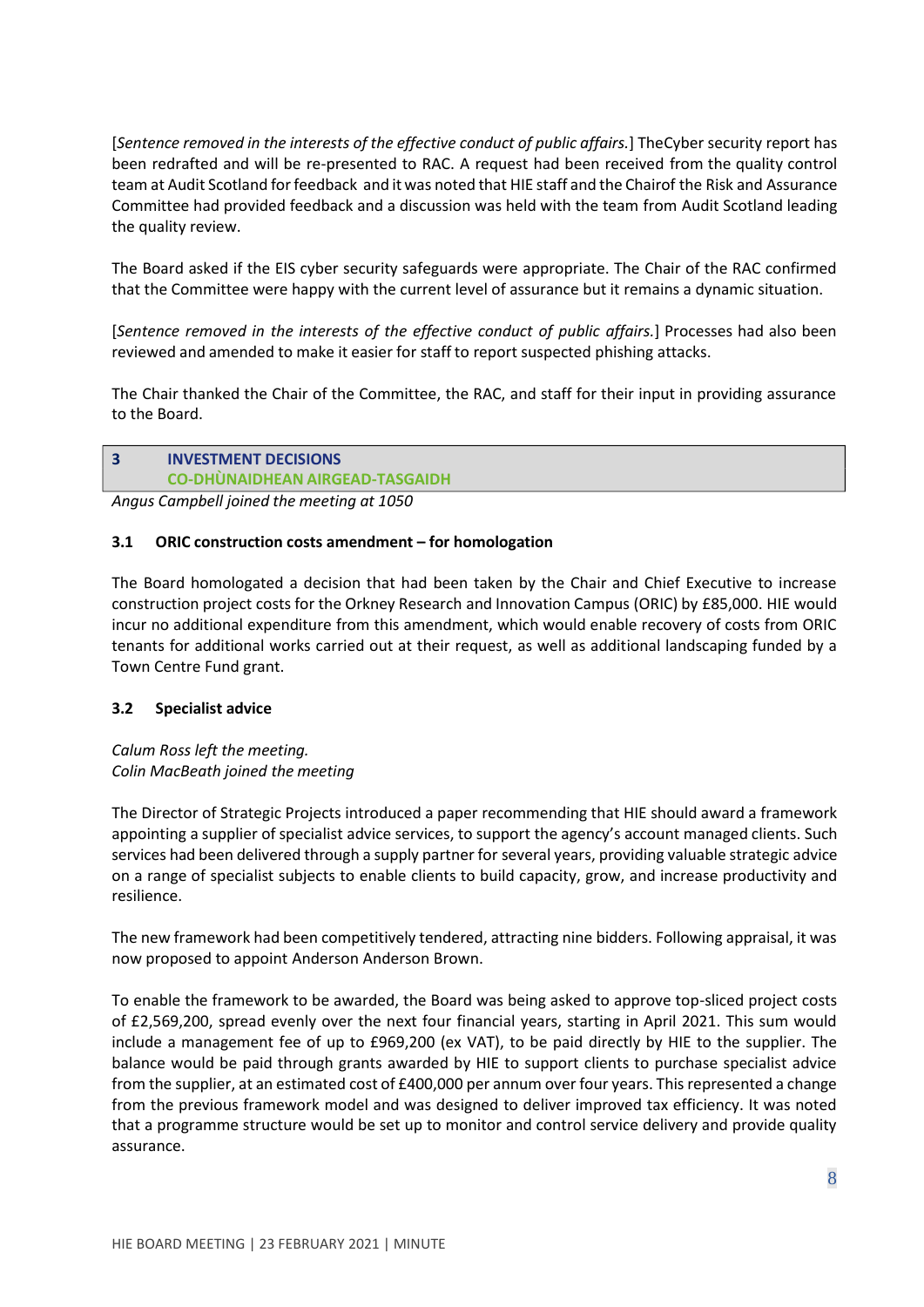In discussion, it was noted that, while responsibility for advising clients directly primarily lay with account managers, HIE's ability to provide specialist advice when required through a qualified and experienced supply partner was greatly appreciated. The new model would deliver a greater proportion of support online, extending the reach of the service. It was highlighted that the previous contract had been subject to an internal review, and confirmation was given that there would be regular monitoring of the service, including client feedback.

The board approved cash funding totalling £2,569,200, to enable HIE to continue to provide access to specialist advice and agreed to award the framework to Anderson Anderson Brown. The Board also agreed to delegate authority to finalise contract matters, should anything material arise that required further assurance as part of the contract award process or cooling-off period, to the HIE Chief Executive and Leadership Team.

*Colin MacBeath left the meeting.*

### **3.3 WES Novel Wave Energy Convertor (NWEC) enhanced testing: implementation**

*Tim Hurst joined the meeting. Calum Ross rejoined the meeting*.

*Mr Hurst declared a related party interest in one of the companies for which funding was being recommended. However, the Board considered that this interest was both historic and minor and did not present a conflict.*

The Director of Wave Energy Scotland (WES) presented a paper requesting approval of funding of up to £2,374,012.15 to implement an enhanced testing programme following initial feasibility work, of two novel wave energy converter devices. These were: the AWS Ocean Energy *Archimedes Waveswing* (£1,189,023.21) and the Mocean Energy *Blue Horizon* (£1,184,988.94).

The project would serve as an important steppingstone to prove technical validity of the devices prior to early commercialisation, supporting the developers through a particularly challenging stage of the process, where many technologies had faltered in the past. Both were devices currently at Stage 3 in the *WES Novel Wave Energy Convertor Programme.*

Due to COVID-19, early testing at the European Marine Energy Centre's Scapa Flow site in Orkney had been delayed, and feasibility work undertaken to assess the opportunity to redeploy the devices at the Billia Croo site which has a greater range of wave conditions. This would allow for further de-risking of the technology prior to full deployment and will serve as an important additional step prior to the development of a potential wave array project.

WES was seeking a ceiling value approval for the 'reasonable worst case' scenario, including variable costs to cover for weather risk. Costs had been reviewed by Torrance Partnership and it was anticipated that actual costs would be less than the amount approved. The proposed funding had been included in the WES business plan and budget for 2021-22, which was expected to be confirmed very soon by the Scottish Government.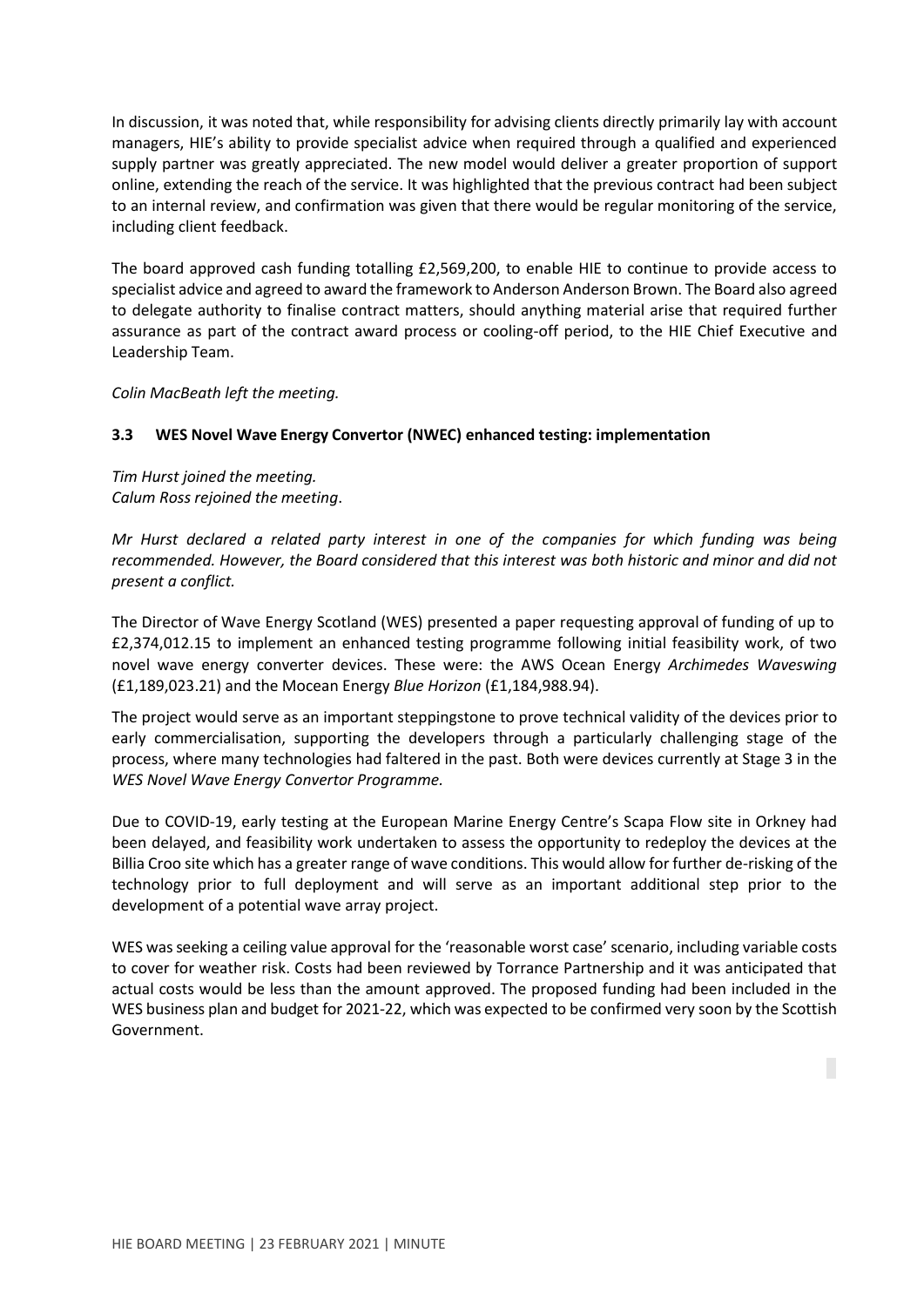Asked about the solvency of the two companies, the Director explained that it was not unusual for developers in this sector to lack large-scale funding, and that a key part of WES's role to strengthen the sector lay in supporting companies to become stronger. This next phase of testing represented the culmination of five years' work and its success would demonstrate that WES's stage gate approach to development had been well designed and executed. The next step would be to develop small arrays, leading towards commercial rollout after 2025 and the potential to make a significant contribution to Scotland's target of achieving net zero carbon emissions by 2045.

The Board expressed their appreciation for the impressive progress made by the WES team in designing and delivering an innovative development approach that had the potential to be applied to other technology programmes. The funding request was approved.

*Tim Hurst left the meeting.*

### **3.4 Inverness Campus – sale of plots 3, 4 and 5**

*Alistair Dodds left the meeting and Donald MacRae took the chair for this item. Ruaraidh MacNeil joined the meeting.*

The Director of Business Infrastructure updated the Board on progress with the sale of land at Inverness Campus to NHS Highland to develop a new elective care centre.

The Board had given approval in principle on 30 June 2020 for the sale of 3.44 acres, being part of plot 3, all of plot 4 and the south part of plot 5. Agreement had now been confirmed for a final price of £860,000 for the sale of this area of land, along with a £172,000 payment to HIE for topsoil disposal on Campus land, which would be treated as revenue income.

In addition, NHS Highland was now seeking to buy the remaining 0.86 acre north part of plot 5 for potential car parking, at a price of £103,063. HIE's valuers were content that this offer represented marketvalue and reflected relatively poorer ground conditions at thislocation compared with other plots on theCampus.

In the context of the valuation of the sites, the Director of Communities and Place noted that the figure under "assets for sale" in HIE's Accounts was based on the historic average of £300k per acre for campus sales generally, whilst the actual sale prices reflected the specific circumstances for each site.

In discussion, the Director informed the Board that a third-party interest in acquiring part of the Campus landholding for housing had failed to progress, and that COVID had effectively paused plans to sell land to a hotel developer. It was planned to reopen dialogue with this developer, retaining the option to return to the market if there were significant uncertainties.

The Board approved the sale of part of plot 3 and the whole of plots 4 and 5 to NHS Highland, on the terms recommended and described above.

*Ruaraidh MacNeil left the meeting. Alistair Dodds rejoined the meeting and resumed the chair.*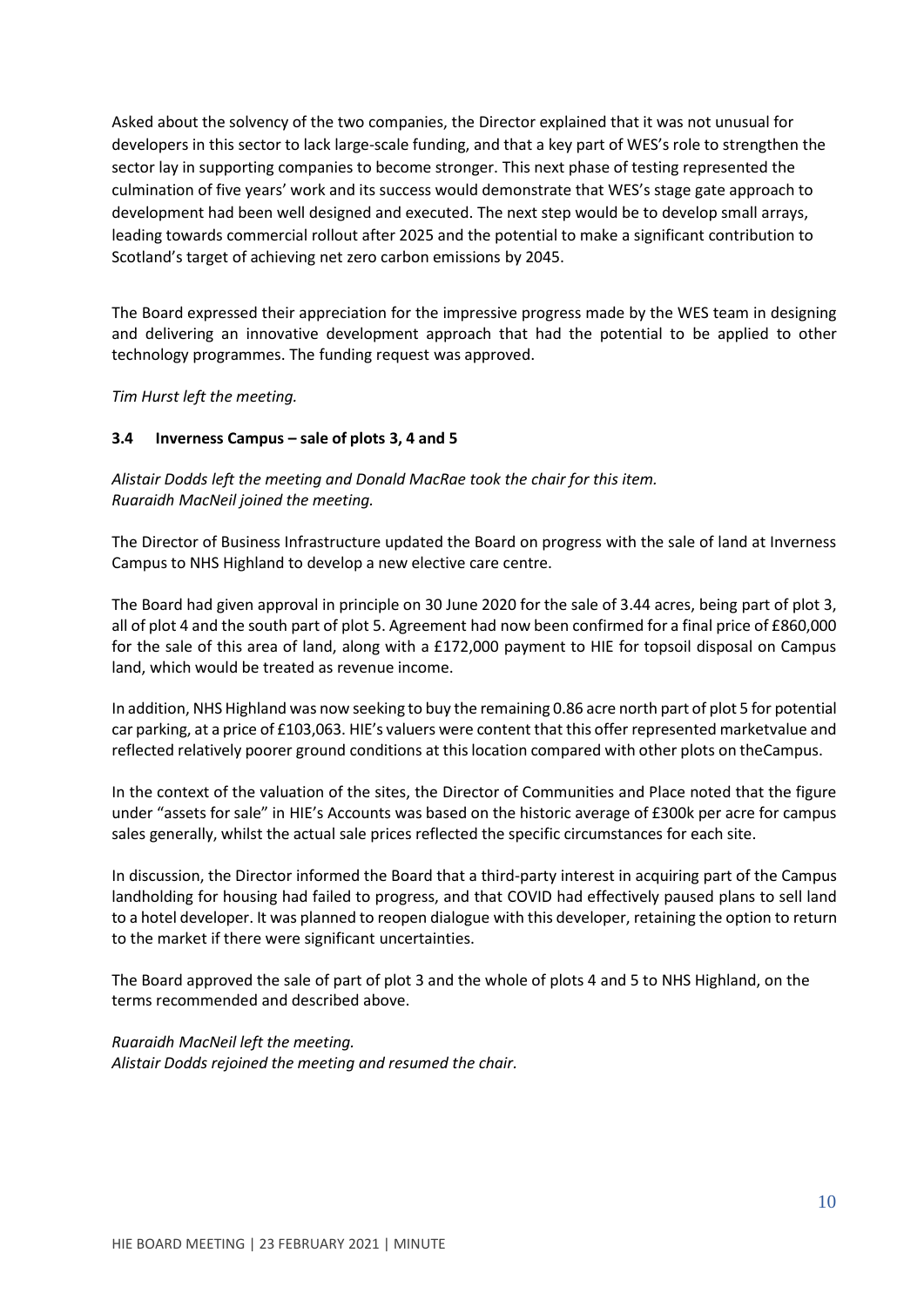### **4 UPDATES CUNNTASAN AS ÙR**

### **4.1 Digital infrastructure – HIE's future role**

*Stuart Robertson joined the meeting.*

The Director of Digital Highlands and Islands updated the Board on activities and issues relating to digital infrastructure at regional, Scottish and UK levels.

It was noted that high quality digital connectivity is an essential service, as had been demonstrated clearly during the pandemic. While significant improvements had been made in superfast broadband and 4G mobile coverage, many communities continued to be affected by poorservice. The Scottish Government's Reaching 100% Programme and Scottish 4G Infill project would go some way to close the gap. However, the UK ambition had moved to gigabit broadband and 5G and, once again, the Highlands and Islands would need significant public intervention to match progress with the rest of the country.

The Director recommended that HIE should remain active in the pursuit of improved digital infrastructure for the region, working in partnership with local authorities and the Scottish and UK Governments. In addition to providing staff support for the R100 programme, the agency's lead role in researching and developing strategy in making the case for public intervention to bring effective and affordable modern broadband and mobile services to all parts of the region should be maintained.

Specifically, it was proposed that HIE take the following steps:

- Finalise arrangements with the Scottish Government for the current HIE Digital team to support and influence the deployment of the R100 North contract and voucher scheme;
- Allocate staffing resource to coordinate other digital connectivity activity and develop HIE's future digital connectivity strategy;
- Form a Digital Infrastructure steering group, initially with colleagues from across the organisation, to ensure that our strategy reflects the ambitions of HIE and our local partners;
- Commission expertise to assist with drafting a regional digital connectivity plan, setting out a route to gigabit broadband and 5G mobile;
- Explore how HIE can best support the Scottish Government's digital infrastructure ambitions, with an initial focus on the refresh of national digital strategy.

The Board discussed these proposals in depth, noting the need for ambition and advocacy from HIE to progress digital connectivity as an equality issue for the whole region. One challenging issue would be raising awareness of voucher schemes that may not present the optimal long-term solution for some communities. This would require careful messaging from HIE and partners, including government.

The Board endorsed the recommendations in the paper and approved the proposed actions. The Chair thanked the Director for hisstrategic input and genuine leadership in this highly challenging and vital area over several years.

#### *Stuart Robertson left the meeting.*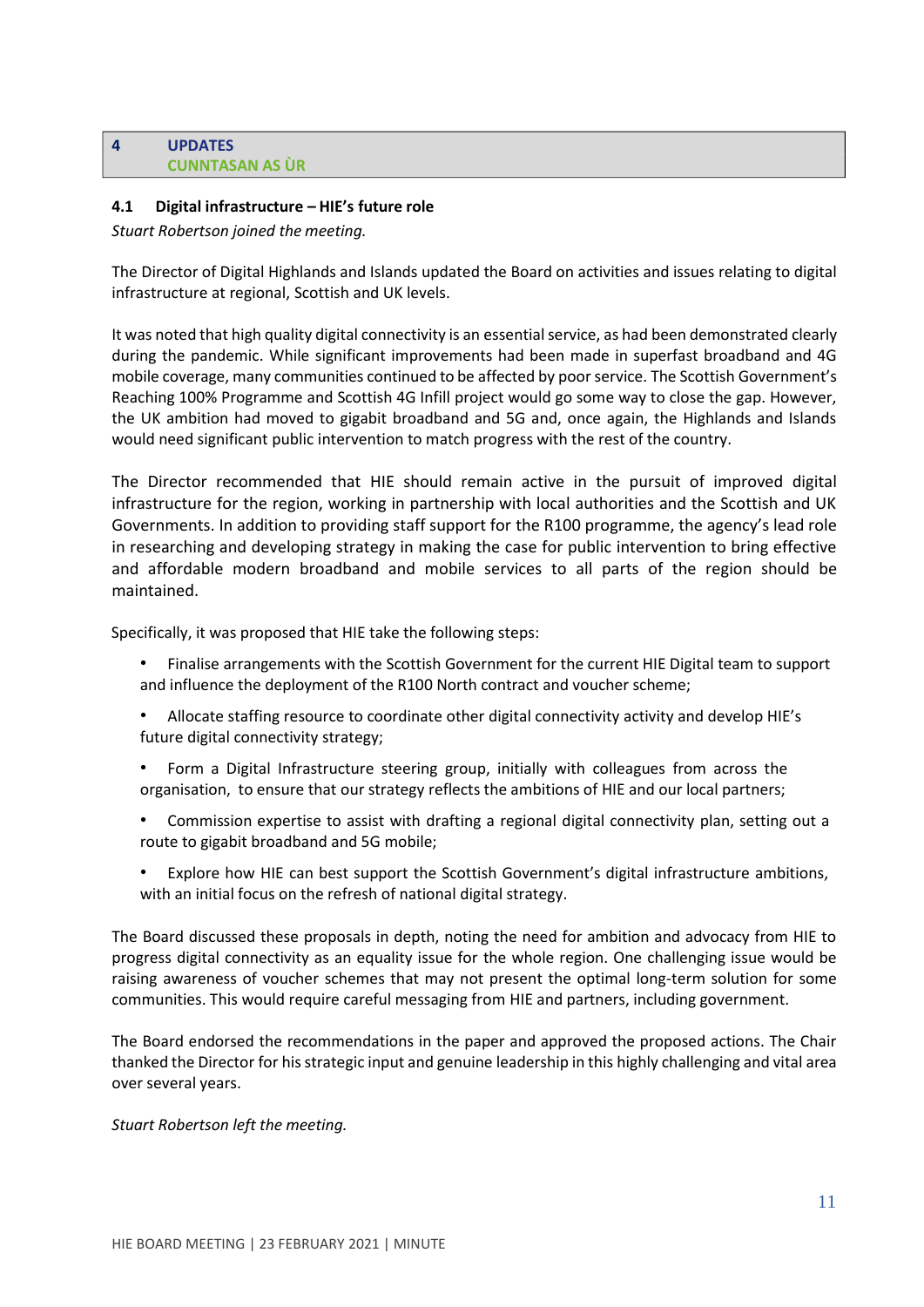### **4.2 Digital grants**

#### *Calum Ross and Freda Newton left the meeting.*

The Director of Strategic Projects provided an update on progress with HIE's Digital Enablement Grant scheme, which had been introduced in a successful pilot in August 2020 as part of the agency's response to the COVID-19 pandemic. Set up to help Highlands and Islands business introduce digital technologies to remain competitive, retain staff and continue to grow, the scheme generated high demand, especially in the tourism, food and drink, and creative industries sectors. A total of 189 projects had been approved for support across the region, at a total value of £2,303,779 in grant funding.

The Board welcomed the update, noting that the significant level of demand from businessesin the region showed that the scheme had addressed a genuine need. Further support would be required to enable businesses to fully realise the benefits of this investment, including reaching new customers and improving productivity.

*Amanda Bryan, Calum Ross and Freda Newton rejoined the meeting.*

#### **4.3 Climate change action plan**

*Zoe Laird joined the meeting.*

The Regional Head of Communities Infrastructure outlined steps that HIE is taking at its own hand to reduce carbon emissions from its own operations, including procurement, facilities management and investment in strategic property and infrastructure. The agency had established a net zero transition group and was focused on actions to raise awareness and embed net zero thinking across the range of HIE operations, both internally and externally. Staff training was under way and net zero would be incorporated into HIE's measurement framework.

The Board welcomed the update and the opportunity for regular oversight of HIE's approach to net zero transition. It was agreed that reviewing HIE's performance report to agree measures and track progress would help to keep the Board informed. Amanda Bryan offered to provide input to help staff develop HIE's approach, and this was accepted.

It was noted that, while the current paper focused on actions for HIE as an organisation in its own right, there was further work to follow that would explore opportunities for wider impact arising from HIE's role as a development agency. This would feature in a further paper, to be presented at a future Board meeting. The Board welcomed this assurance, noting that addressing climate change, like fair work, was a 'golden thread' running through the whole of HIE's operations. The importance of working with partner organisations to find common and complementary approaches was also stressed.

It was agreed that the Board should be kept updated at least annually on corporate performance and that HIE's consideration of its wider role in the region should include a review of the potential impact of conditionality. In addition to working with partner organisations, best practice and advice from those with specific expertise should be explored.

The Board thanked the Regional Head of Communities Infrastructure for her report.

*Zoe Laird left the meeting. Amanda Bryan left the meeting.*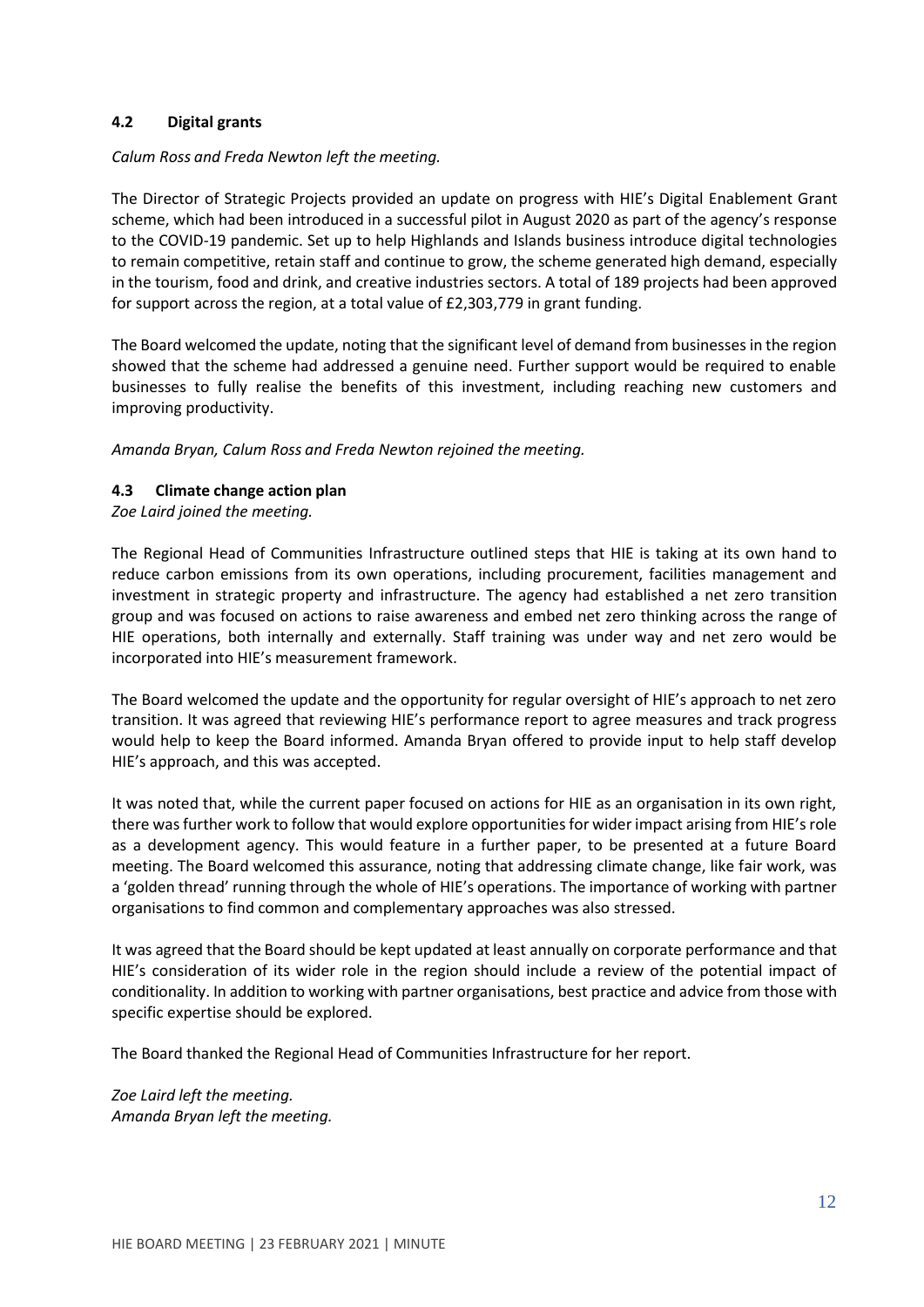# **4.4 [***Section removed in the interests of the effective conduct of public affairs.***]**

### **4.5 Freeports**

### *Audrey MacIver joined the meeting.*

The Director of Energy and Low Carbon updated the Board on proposals for Freeports in the UK, the current position being adopted by the Scottish Government, interest from sites in the Highlands and Islands, and the proposed HIE response.

The UK Government (UKG) had cited the creation of freeports as something made possible by the UK's exit from the European Union. Areas given Freeport status will benefit from a package of tax reliefs, simplified customs procedures, streamlined planning processes to boost redevelopment, and government support to promote regeneration and innovation. The Scottish Government had consulted industry and now believed that a Freeport intervention could be shaped and aligned with the Scottish economy and broader policy context, particularly to support plans for green recovery.

HIE believed SG greenport status could offer additional strategic advantage in securing significant investment in the supply chain to create more green jobs across the renewable sector and the wider regional economy. SG planned to launch a call for bids in March 2021 and HIE could be required to assist with assessment. HIE would therefor continue to provide interested bid parties with advice, support and signposting, but would not be able to financially support bid development or submissions.

The Board noted the update and endorsed the approach being taken by HIE. Further updates will be delivered as the process develops.

*Audrey MacIver left the meeting.*

#### **4.6 Brexit**

The Director of Strategy and Regional Economy set out current understanding of implications for HIE and the region arising from the UK-EU trade deal, reached at the end of 2020. This focused on three themes: non-tariff barriers; the Shared Prosperity Fund, and the new state subsidy regime. It was noted that Brexit would also form a substantive item at the next meeting of the Risk and Assurance Committee.

In discussion, the Director of Business Improvement and Internal Audit explained that, with regard to state subsidy, HIE was interested in exploring any potential opportunities to improve on past practice and not merely to mirror the previous regime. The Board stressed the value of maintaining a regional approach to attracting Shared Prosperity Funding, similar to that which had successfully gained EU investment over many years. Board members also expressed significant concern at the impact of Brexit on freedom of movement not only of people, but goods and services, and asked for this aspect to be explored and covered in a future update.

# **4.7 Space programme**

#### *Rachel Hunter and David Oxley left the meeting.*

The Director of Strategy and Regional Economy described the significant economic opportunity that the global space market, particularly the growing use of small, commercial satellites, presents for the Highlands and Islands, Scotland and the UK. It was noted that an update will also be put forward to the next meeting of the Risk and Assurance Committee.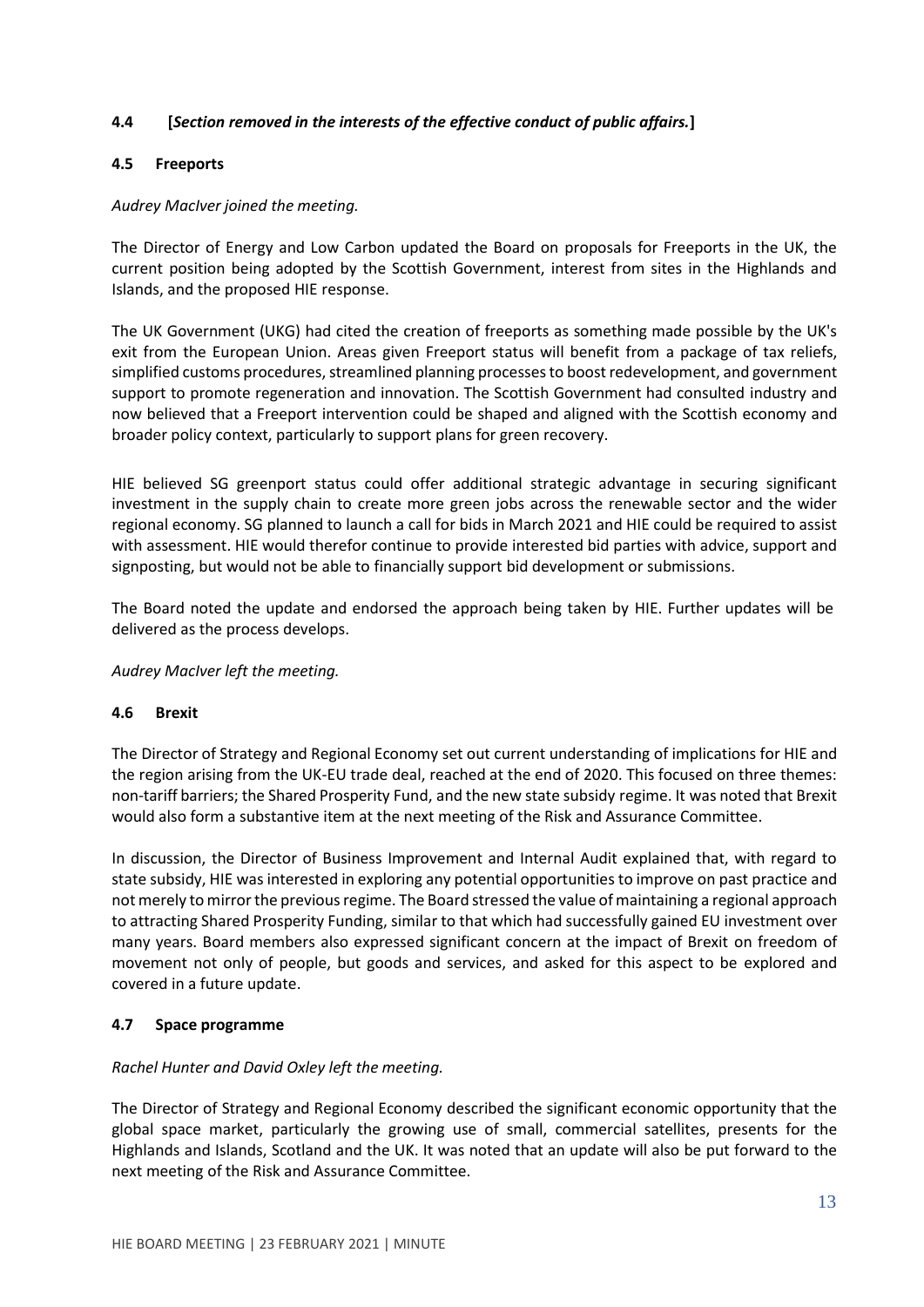In summary, it was clear that the scale of investment required to optimise Scotland's role in what is rapidly becoming a highly competitive international market would be beyond HIE's resources as a regional development agency and require leadership from the Scottish Government. New research carried out for HIE by RSM UK and sector specialists SpaceTec would quantify the size of the opportunity and be presented to the Spaceport Alliance shortly.

The Board noted the report.

### **4.7.1 Space Hub Sutherland**

*David Oxley rejoined the meeting. David Howie joined the meeting.*

The Director of Strategic Projects presented a paper providing a strategic review of the Space Hub Sutherland Project, which had been requested during discussion at the last Board meeting in December 2020.

The project had made good progress in many areas, including confirmation of planning consent from the Highland Council in August 2020. [*Sentences removed in the interests of the effective conduct of public affairs.*] In addition, given the rise in COVID levels in December and subsequent mainland lockdown, HIE had decided it would be wise to postpone ground investigation works that had been planned to start early in 2021 until later in the year.

There was an increasing awareness of the opportunity for launch to boost the space sector, and the key role that spaceports have to deliver this with Scottish Government. For North Sutherland, the potential economic opportunity was very significant. However, three related items were key to delivery:

- [*Bullet point removed in the interests of the effective conduct of public affairs.*]
- [*Bullet point removed in the interests of the effective conduct of public affairs.*]
- [*Bullet point removed in the interests of the effective conduct of public affairs.*]

[*Paragraph removed in the interests of the effective conduct of public affairs.*]

[*Paragraph removed in the interests of the effective conduct of public affairs.*]

[*Paragraph removed in the interests of the effective conduct of public affairs.*]

[*Paragraph removed in the interests of the effective conduct of public affairs.*]

In light of the research commissioned by HIE indicating that there was potential in the market to support more than one launch site in the Highlands and Islands, Board members noted the impact of this work on the potential for multiple sites to be viable.

The Chair thanked the Director and the Project Lead for a very helpful overview.

*David Howie left the meeting.*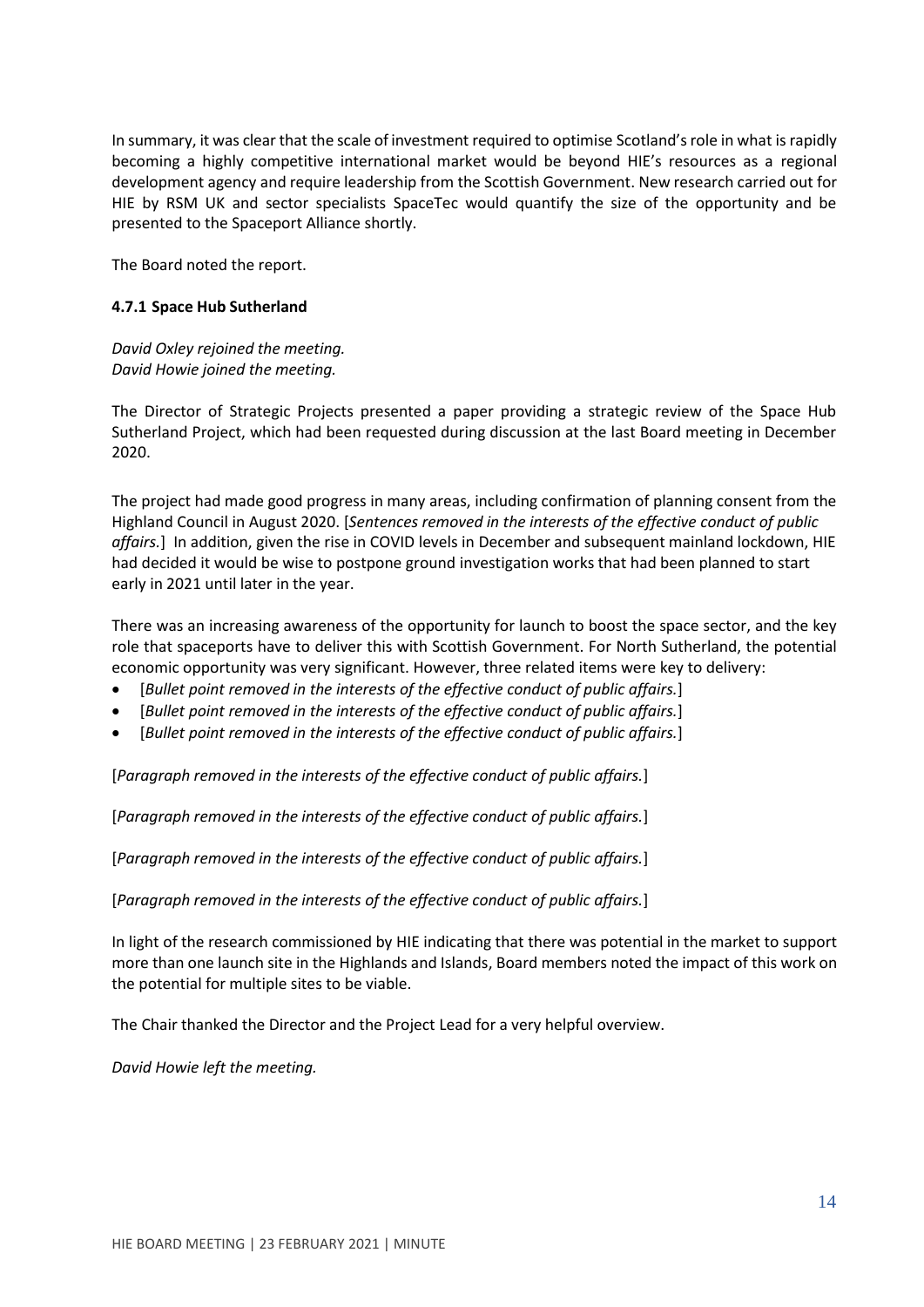### **4.8 Cairngorm**

# *Rachel Hunter rejoined the meeting. Elaine Hanton and Dave MacLeod joined the meeting.*

The Project Lead, Cairngorm and the Head of Property and Infrastructure presented an update on a range of Cairngorm-related activities. These included: funicular reinstatement works (presently paused for winter); development of the Cairngorm masterplan; operational matters concerning Cairngorm Mountain (Scotland) Ltd; financial matters; stakeholder engagement and communications, and legacy legal cases.

The Health and Safety Executive had contacted HIE after concerns were raised by a member of the public regarding funicular access and the condition of a walkway. Initial discussions had been positive and would be followed with a site meeting, when permissible.

### [*Paragraph removed in the interests of the effective conduct of public affairs.*]

Cairngorm Mountain had closed, in line with Scottish Government COVID guidance, on 24 December and most staff were currently furloughed. New appointments were planned to strengthen the company, including a post of marketing manager.

[*Sentences removed in the interests of the effective conduct of public affairs.*] Options were being considered to address the current post of interim chief executive and would be discussed at a meeting of the Remuneration Committee. Other items discussed included the potential for CMSL to seek funding from the rural infrastructure fundor other sources to help deal with a significant rise in the numbers of campervans visiting the area and using facilities. The Chair also stressed the importance of HIE ensuring that it continued to show fairnesstowards other ski resorts in the region.

The update was welcomed.

*Elaine Hanton and Dave MacLeod left the meeting.*

# **4.9 HIE Operating Plan – A plan for jobs and communities**

#### *Lorna Gregson-MacLeod joined the meeting.*

The Head of Planning and Partnerships confirmed that progress was being made towards presenting a new operating plan to the Board at its next scheduled meeting, on 27 April 2021. This follows an initial working draft that was presented in December 2020 and will feature greater clarity on specific actions and outcomes to meet HIE's objectives in 2021-22. The aim is to deliver an operating plan that is shorter, more action-focused and presents clear linkages between the actions, their expected outcomes, and the objectives to which they contribute.

A broad guidance letter is expected from the Cabinet Secretary in late March, focusing on the need to support resilience and recovery and deliver Programme for Government commitments, with more detailed guidance to follow later in the year.